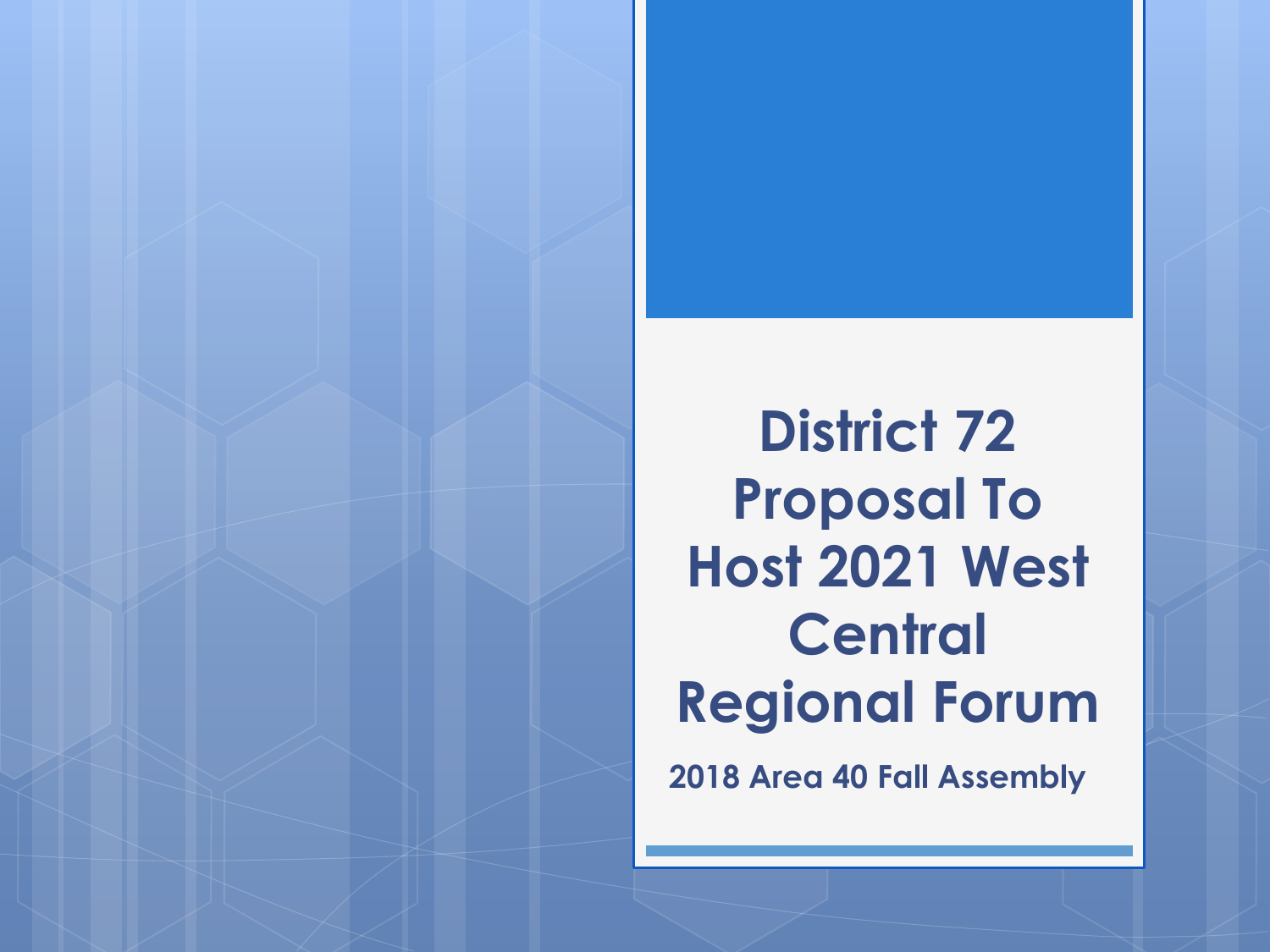# **Why District 72 – Bozeman?**

- **Active, enthusiastic A.A. Community**
- **Venue**
- **Plenty of options**
	- $o$  Transportation
	- **Family activity**
	- **Come early, stay late**
- **Only in Bozeman**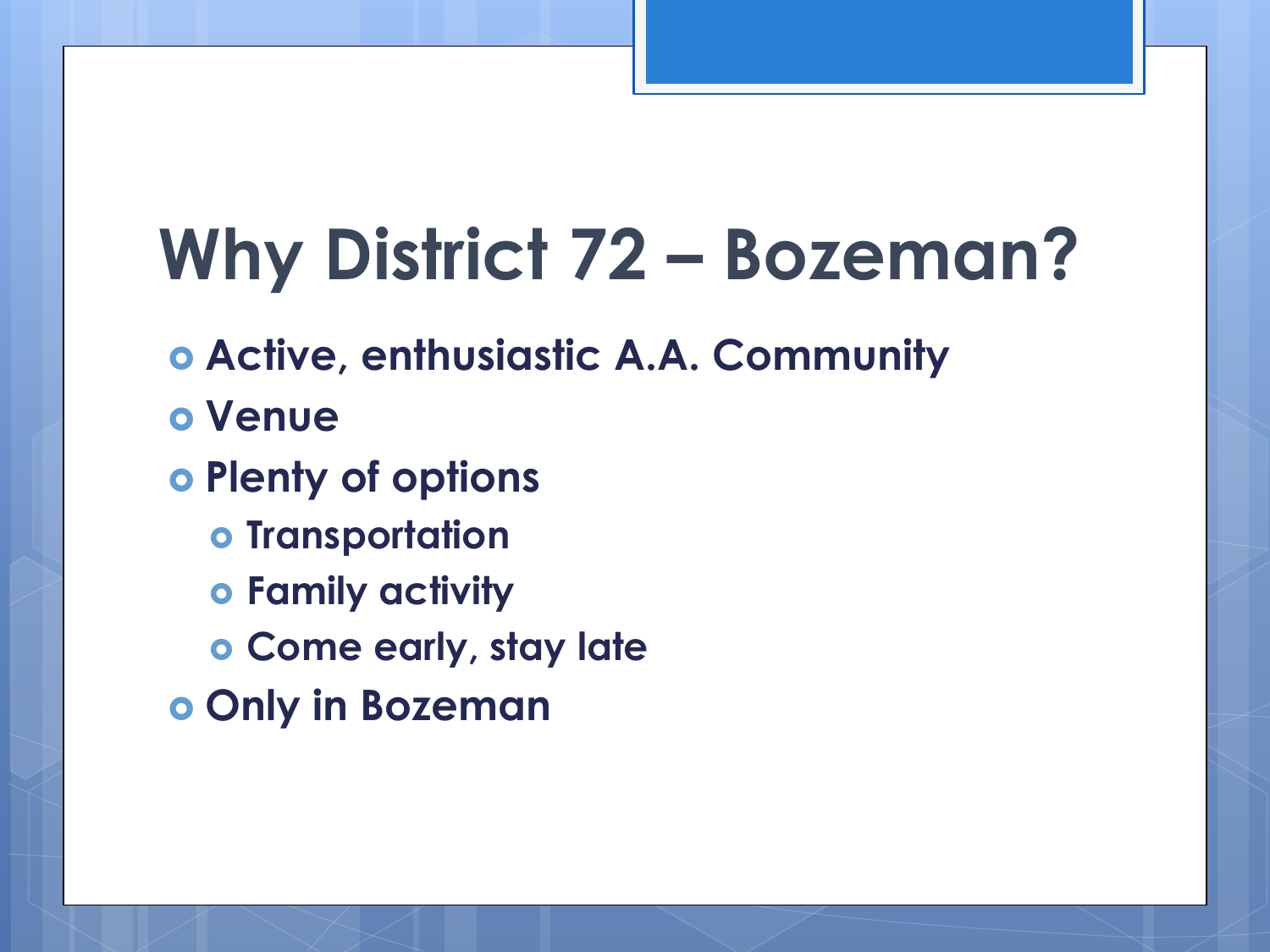# **Active, Enthusiastic A.A. Community**

- **Corrections**
	- **Reentry Center, Bozeman; Gallatin County Detention Center; Montana State Prison, Deer Lodge; Riverside Correctional Facility, Boulder**
- **Treatment**
	- **MCDC, Butte; local out-patient treatment center**
- **Annual luncheon for local professionals**
- **On-site panels for professionals**
- **Hope House meeting (local crisis stabilization facility)**
- **40+ groups, 85+ meetings weekly (district)**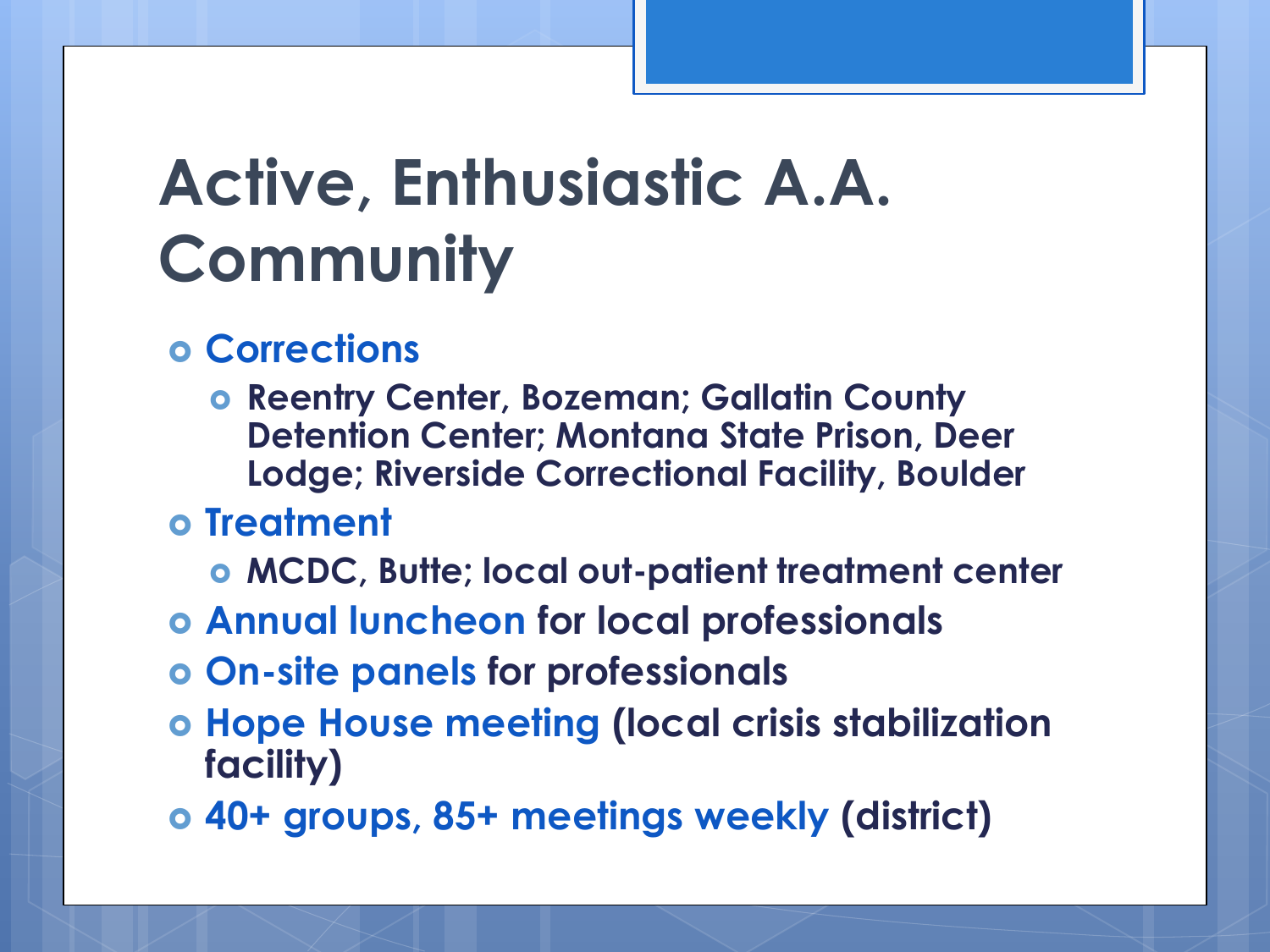# **Venue**

- **Best Western PLUS GranTree Inn**
- **Complementary airport shuttle service**
- **Easy access to I-90**
- **Meeting facilities on-site**
- **Restaurants: on-site and within walking distance**
- **Ample on-site parking**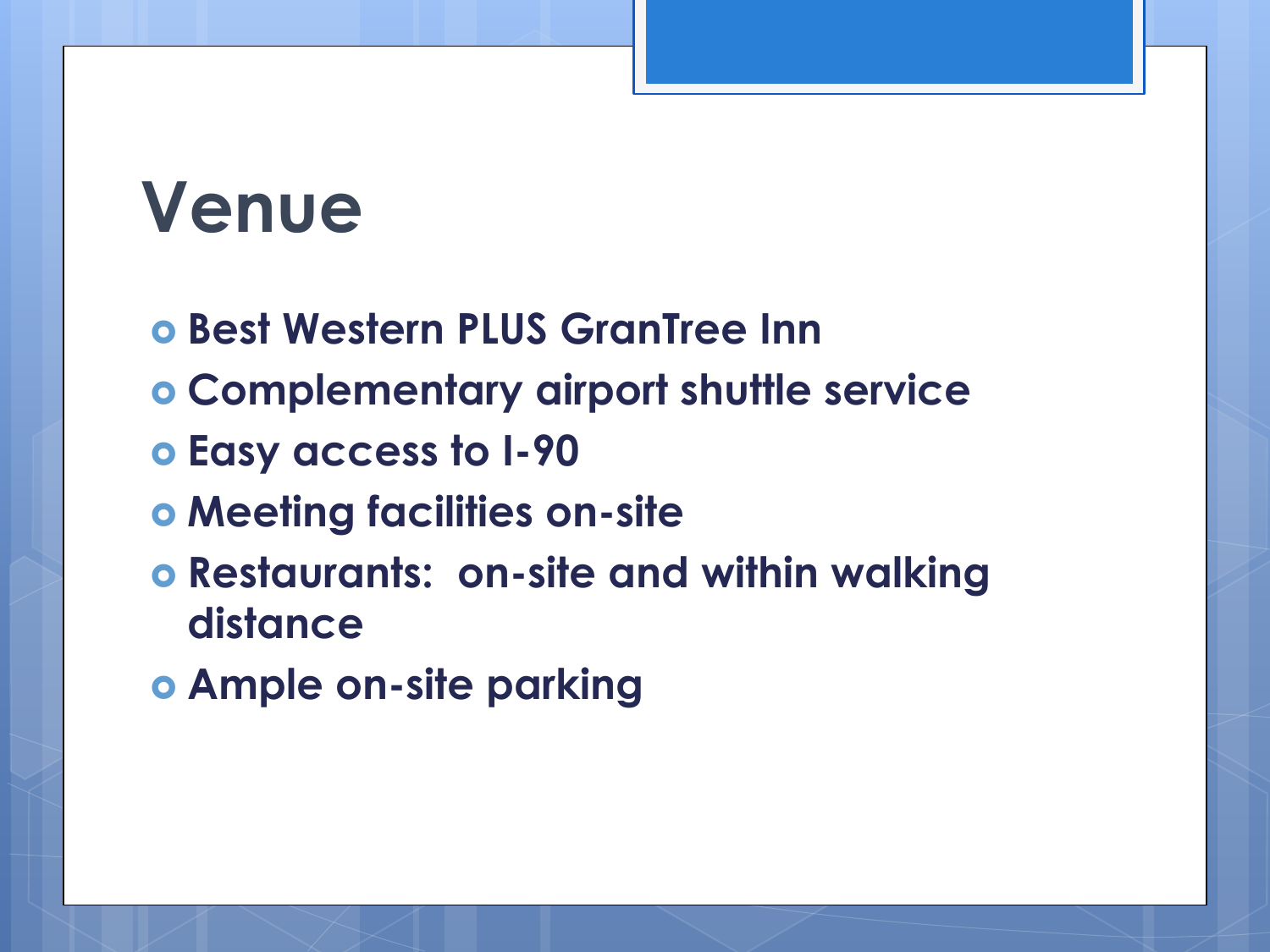# **Transportation Options**

### **Automobile**

#### **Air**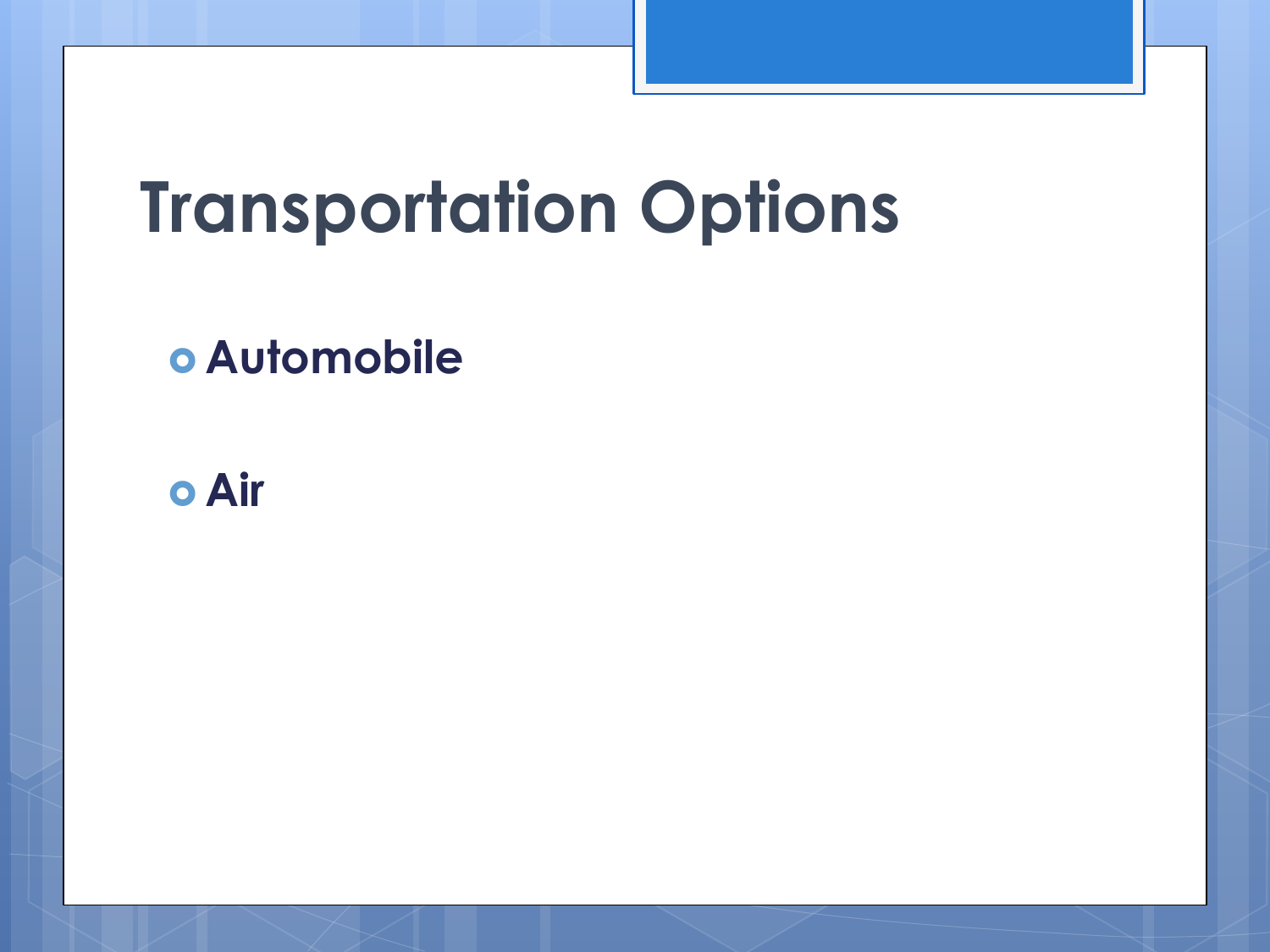## **Automobile Transportation In-state**

#### **Interstate highway connections from**

- **Butte – 73 mi, 1.25 hr**
- **Missoula – 160 mi, 3 hr**
- **Billings – 124 mi, 2 hr**
- **Wyola – 183 mi, 3.5 hr**
- **Forsyth – 245 mi, 3.5 hr**
- **Miles city – 255 mi, 4 hr**
- **Glendive – 364 mi, 5 hr**
- **Interstate/US highway connections from**
	- **Kalispell – 229 mi, 5 hr**
	- **Helena – 75 mi, 1.45 hr**
	- **Great Falls – 123 mi, 3 hr**
	- **Shelby – 195 mi, 4 hr**
	- **Havre – 205 mi, 4.75 hr**
	- **Glasgow – 270 mi, 5.75**
- **State highway/Interstate connection from**
	- **Sidney – 415 mi, 6 hr**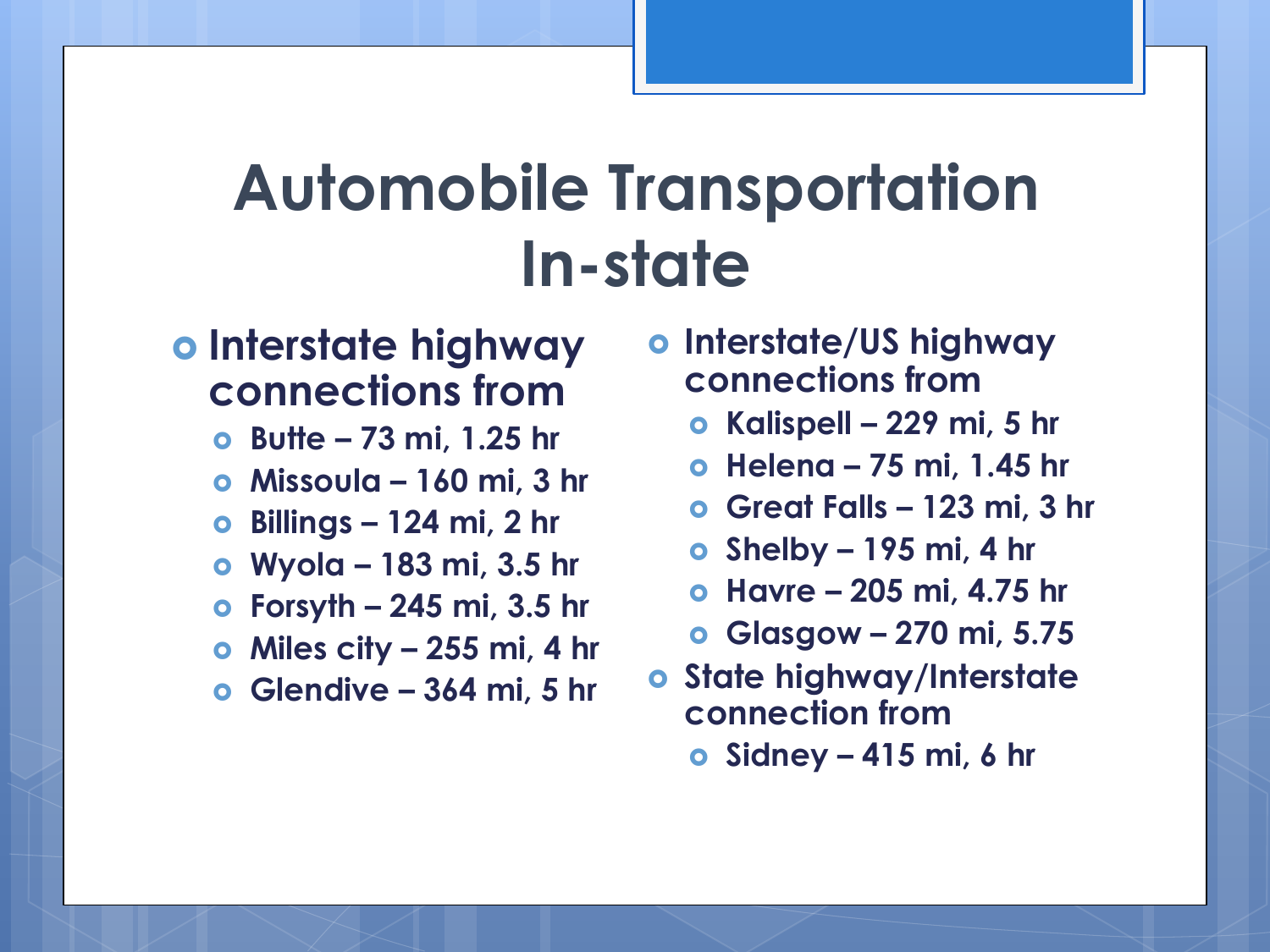## **Automobile transportation Out-of-state**

#### **Interstate highway connections from**

- **Bismark, ND – 559 mi, 8 hr**
- **Casper, WY – 421 mi, 6 hr**
- **Cheyenne, WY – 599 mi, 8.5 hr**
- **Des Moines, IA – 1084 mi, 16 hr**
- **Fargo, ND – 753 mi, 10.5 hr**
- **Gillette, WY – 289 mi, 5.5 hr**
- **Minneapolis, MN – 990 mi, 14 hr**
- **Minot, ND – 586 mi, 9 hr**
- **North Platte, NE – 808 mi, 12 hr**
- **Omaha, NE – 982 mi, 14.5 hr**
- **Rapid City, SD – 462 mi, 7 hr**
- **Sheridan, WY – 210 mi, 4 hr**
- **Sioux Falls, SD – 805 mi,12 hr**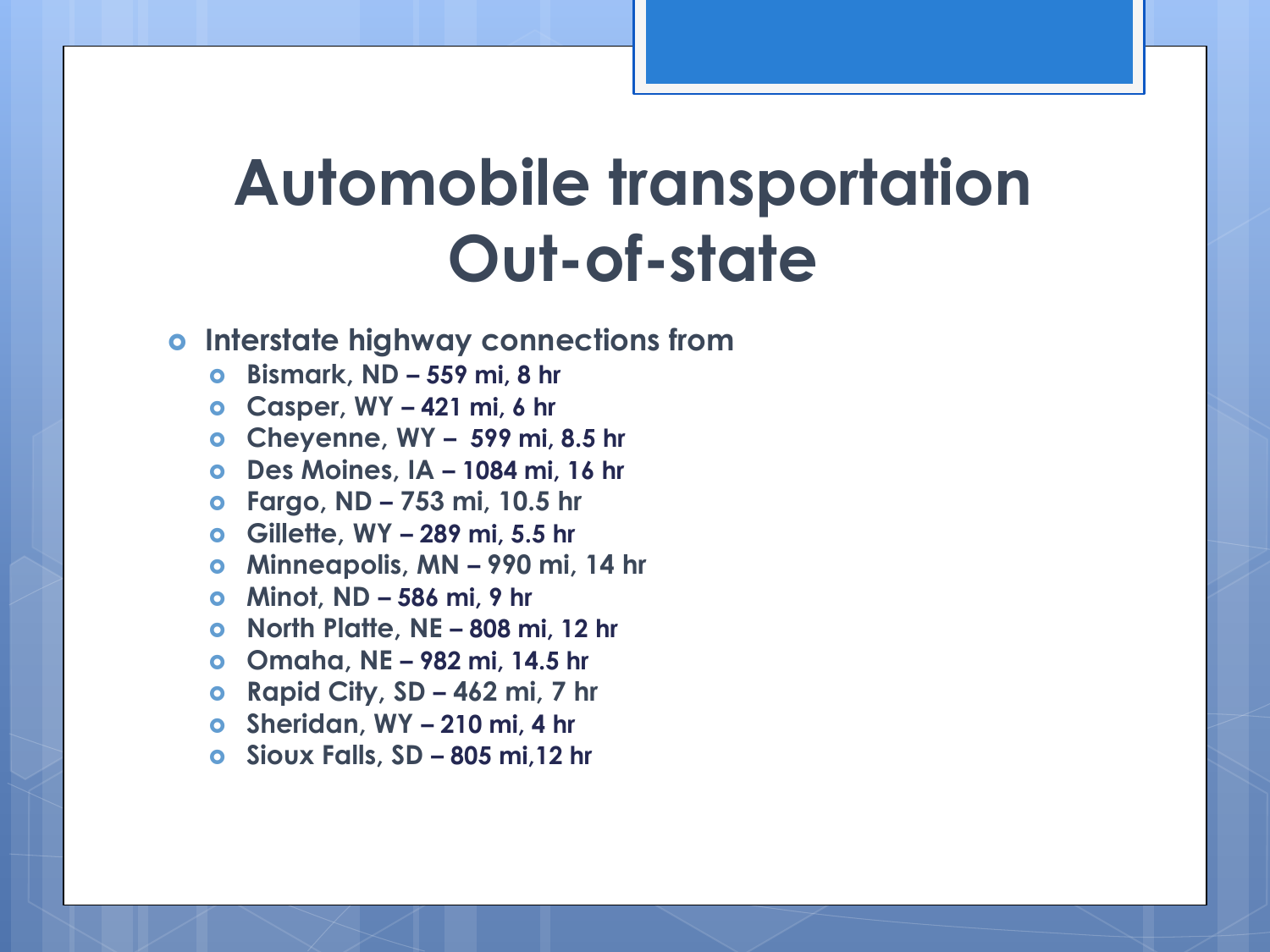# **Air Transportation**

- **Bozeman airport ranks #5 by Money magazine**
- **Bozeman airport busiest in the state**
- **7 airlines: Alaska, Allegiant, American, Delta, Frontier, JetBlue, United**
- **Direct flights from Chicago, Denver, Las Vegas, Minneapolis, New York/LaGuardia, Newark, Phoenix/Mesa, Portland, Salt Lake City, Seattle**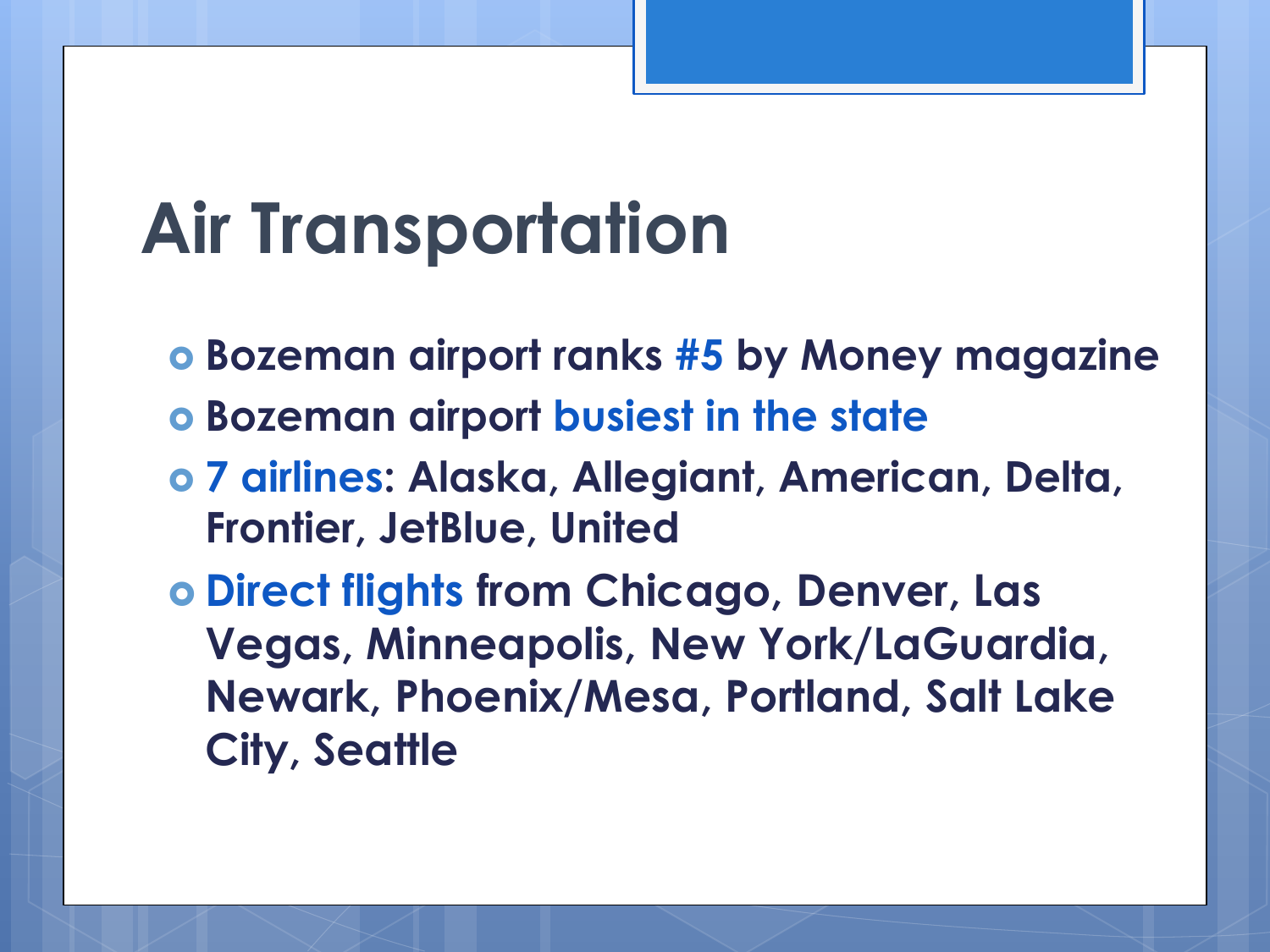# **Family Activity Options**

- **300 unique & thriving businesses**
- **Free bus service**
- **Museum of the Rockies** (one of the largest collections of dinosaur fossils in the world)
- **Theater & entertainment**
- **Montana State University**
- $\bullet$  **Hot springs**
- **Outdoors galore**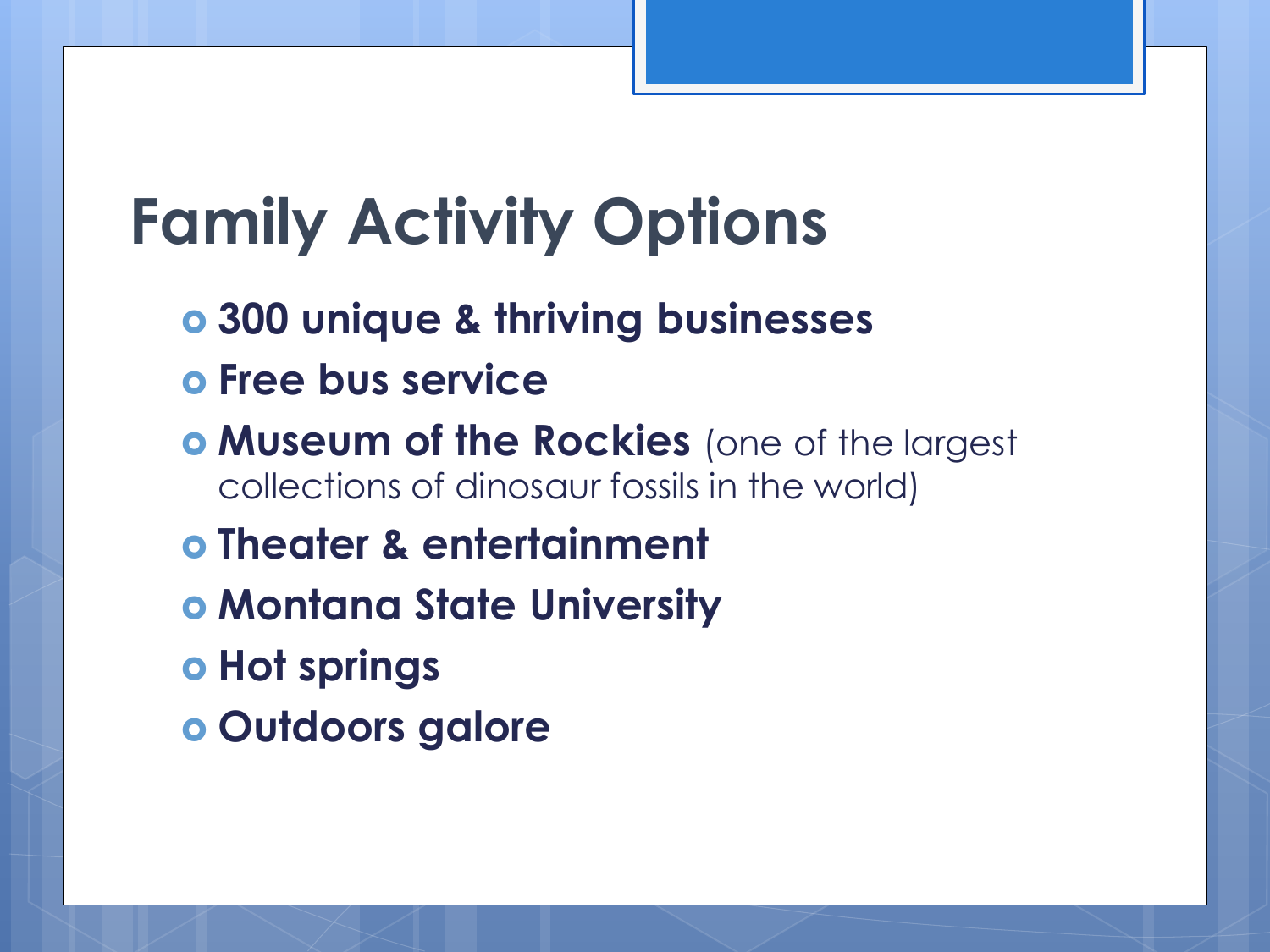# **Come Early, Stay Late Options**

- **Lewis & Clark Caverns**
- **b** Big Sky
- **Yellowstone Park**
- **Day trips**
- **More outdoors galore**
- **85+ meetings in and around Bozeman:**

Belgrade; Big Sky; Ennis; Gallatin Gateway; Gardiner; Livingston; Manhattan; Three Forks, Virginia City; West Yellowstone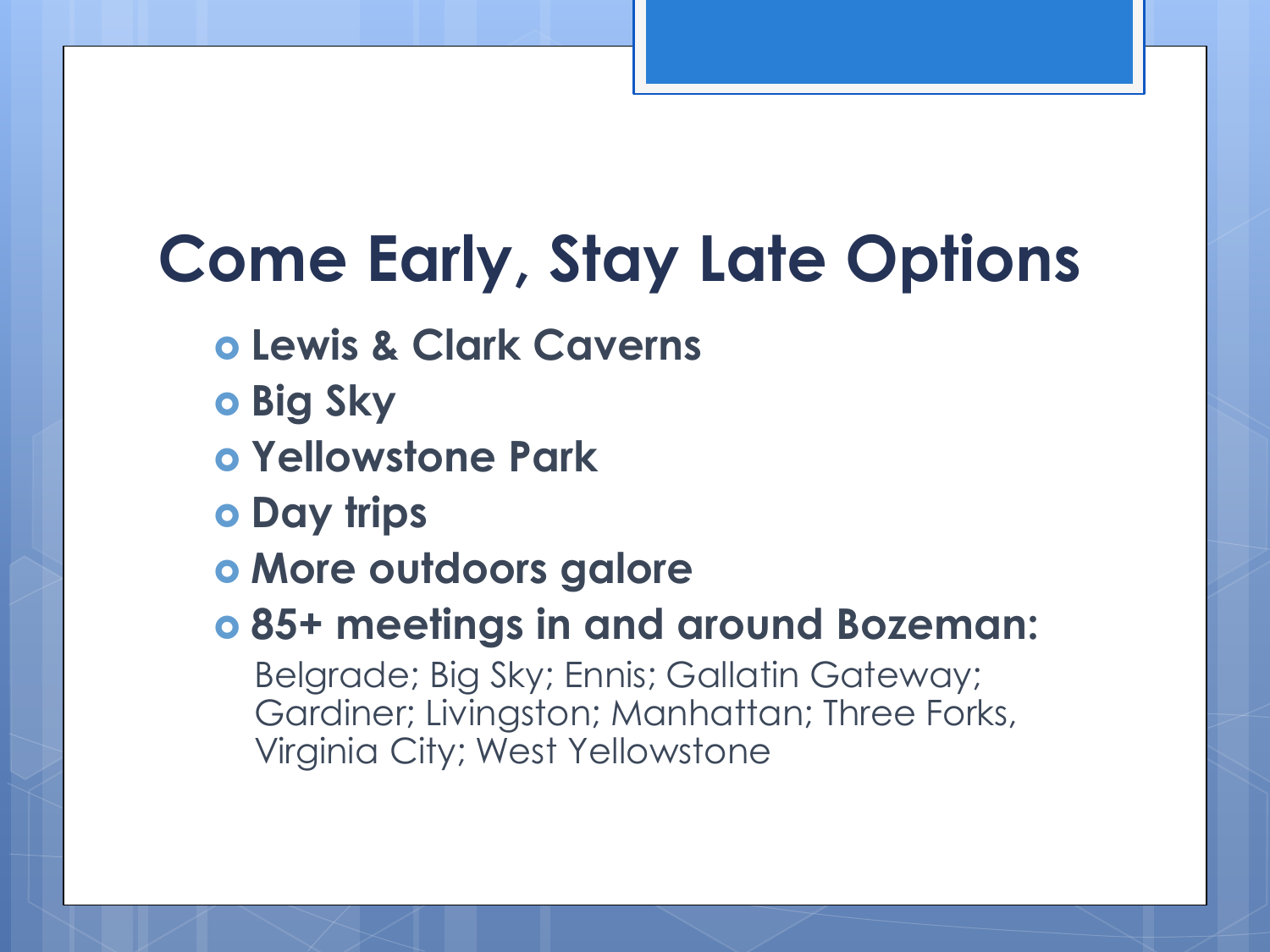## **Only in Bozeman**

- **Among the top 50 vacation destinations (Expedia)**
- **Among the 15 best airports in the us (Money)**
- **Among the 15 prettiest mountain towns in America (tripping.com)**
- **The best food city in Montana (thrillist.com)**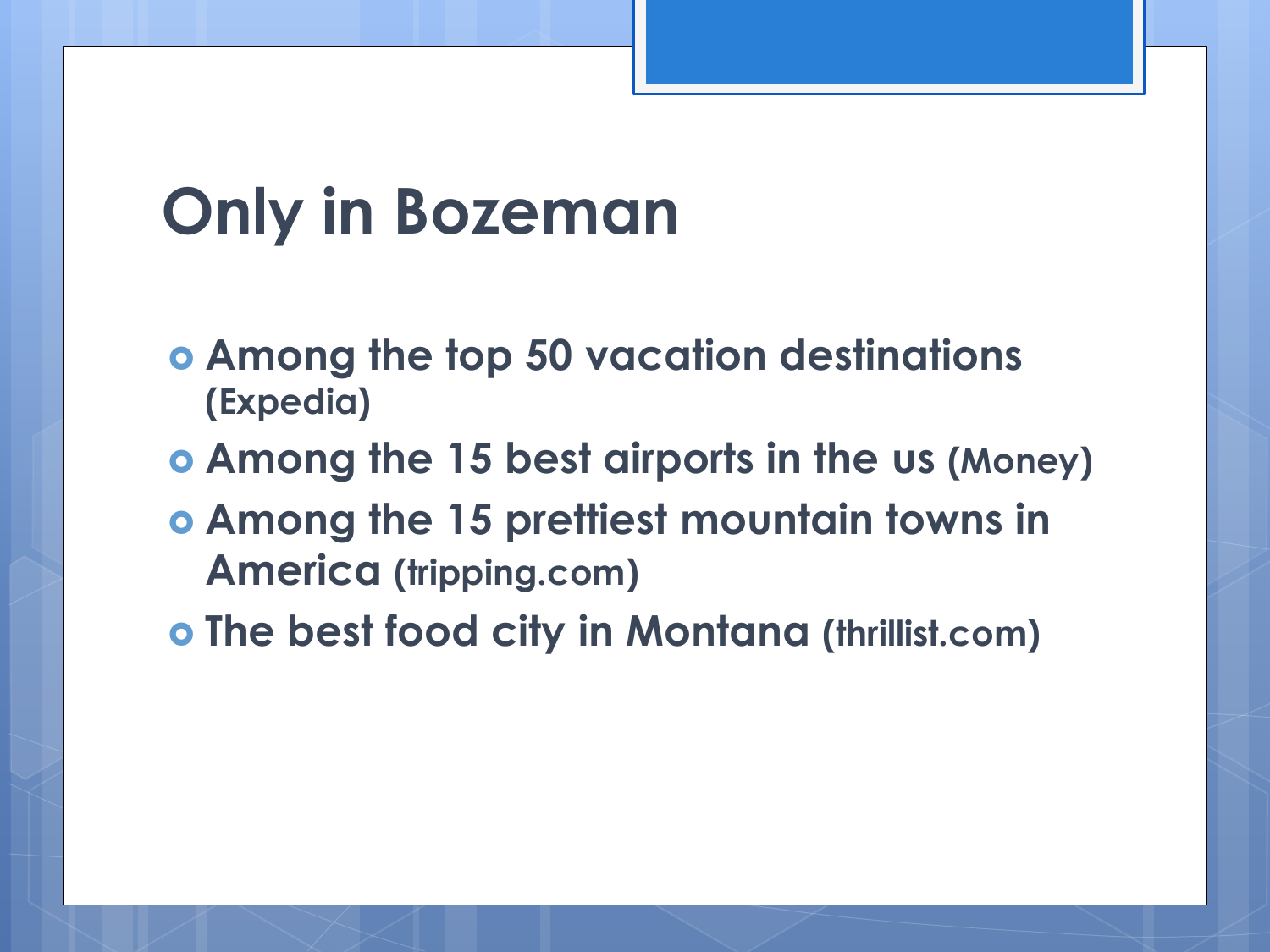# **Wrap-up**

- **A.A. members in District 72 eagerly await your visit**
- **Venue**
- **o** Transportation
- **Family**
- **Come early, stay late**